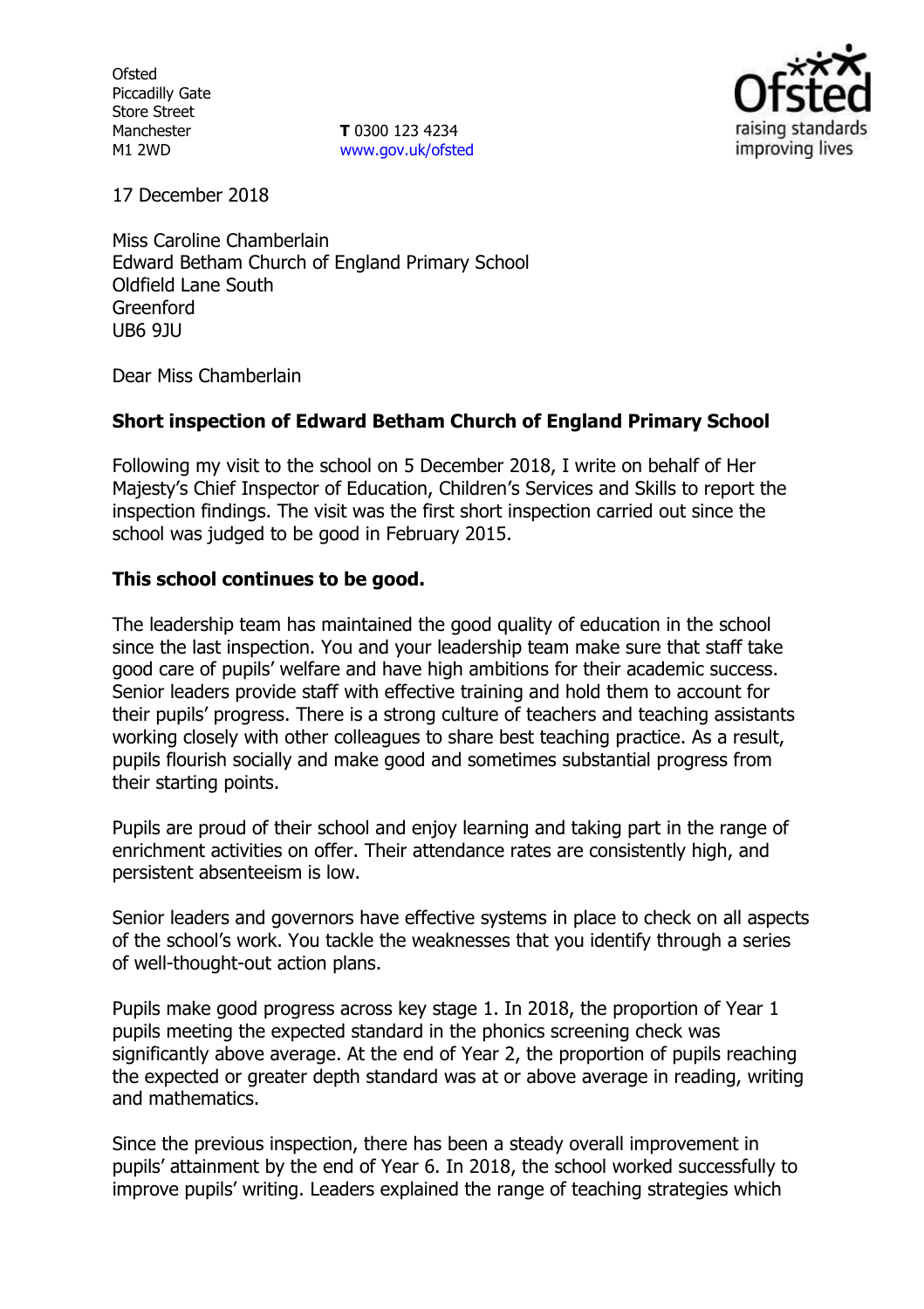

had been researched and adopted to support this improvement. However, pupils' progress was not as strong in reading and mathematics as in previous years, and only an average proportion reached the higher standard. We explored the action the school has taken to address this, and a decline in outcomes for children in the early years, as the lines of enquiry for this inspection.

## **Safeguarding is effective.**

Safeguarding leaders make sure that all members of staff are kept up to date with the latest guidance. They are well aware of the current safeguarding issues in the local area and of the potential vulnerabilities of pupils in the school. Members of staff are vigilant and immediately report any concerns. Leaders meet frequently with groups of staff to check on the safety and well-being of pupils whom they consider as possibly vulnerable. Leaders work closely with a range of external agencies and with parents and carers to make sure that pupils are safe.

Through lessons and workshops, pupils gain a strong understanding of danger and how to keep themselves safe in different situations. Leaders provide regular information for parents on how they can keep their children safe, especially when using the internet.

The leadership team has ensured that all safeguarding arrangements are fit for purpose. Records are detailed and of high quality.

### **Inspection findings**

- My first line of enquiry was on pupils' progress in key stage 2 in reading and mathematics. In 2018, this was average, representing a fall in performance since 2017. This was particularly the case for pupils with high prior attainment in reading and middle and high prior attainment in mathematics.
- Leaders' analysis of tests revealed the need to develop pupils' skills in using accurate evidence from texts to support their answers. As a consequence, teachers were trained to focus more deeply on pupils' thinking and evaluation skills. In addition, leaders changed some of the core texts, selecting those most likely to interest the pupils. They also introduced competitions to encourage pupils to read more for pleasure. Extra support to develop reading is provided across the range of attainment to help pupils reach the high standards of which they are capable.
- These strategies have begun to have a positive effect in deepening current pupils' reading skills. High-attaining pupils in Year 6 confirm that work is more challenging and that they are learning to analyse texts with greater depth than they did in the past. Even so, it remains a school priority to ensure that pupils routinely reach their potential in reading across the year groups.
- In mathematics, leaders identified that pupils' number work was stronger than their ability to reason mathematically and solve problems. The curriculum was revised to focus on these weaker areas and supported with new resources, staff training and checks on teaching quality.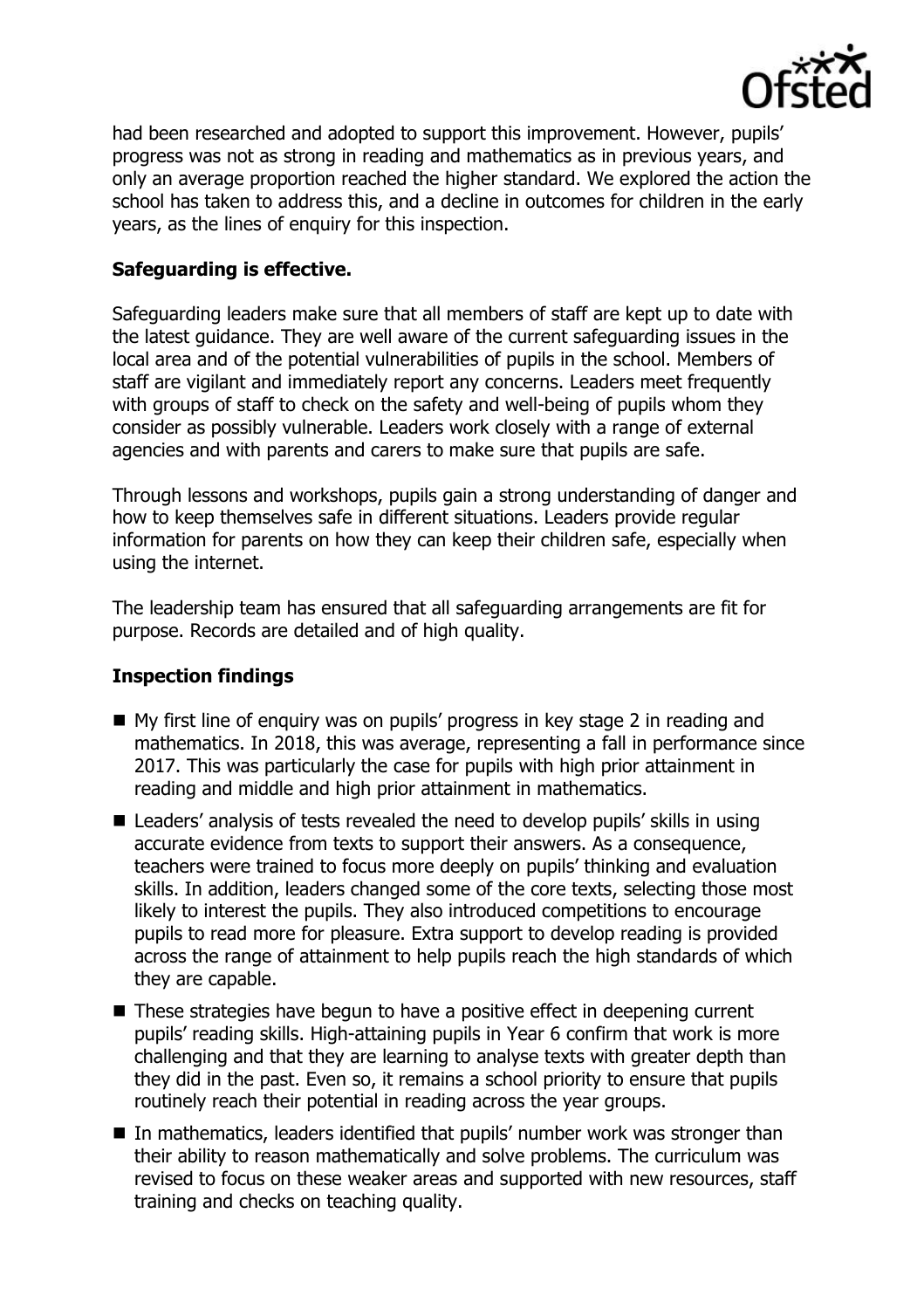

- As a result, current pupils are progressively developing the skills to tackle increasingly challenging problems and can explain their mathematical reasoning. As with reading, this remains at an early stage of development and continues to be a school priority.
- Secondly, we looked at the progress being made by children in Reception. This was because the proportion of children leaving Reception in 2018 who achieved a good level of development had fallen from being well above national average at the time of the previous inspection to just below average.
- The school's analysis shows that children made good progress overall, but that some of the cohort who were at an early stage of speaking English as an additional language did not achieve a good level of development in reading and writing. Given that more children in this group are entering the school, leaders have implemented a number of strategies to meet their needs.
- The school has introduced more adult-led teaching to create a rich environment for speaking and listening, and writing which particularly meets the needs of pupils who speak English as an additional language. Particular emphasis has been given to the teaching of reading. Leaders make sure that all children regularly read to an adult. Leaders arranged phonics workshops for parents so that they can support their children at home. Evidence in children's writing books, and in the new 'Special Books' that record evidence of children's own initiated learning, demonstrates that current children are making good progress in reading and writing.
- The early years indoor and outdoor provision is good. Resources cover all areas of learning and make a positive contribution to developing children's inquisitiveness. Children behave well, greet visitors confidently and share equipment willingly with their classmates. Adults model good spoken English and challenge children effectively to deepen their thinking. There is a good balance of adult-led and child-initiated learning. As a consequence, children are now making good progress in all areas of learning.

### **Next steps for the school**

Leaders and those responsible for governance should ensure that they:

- build on their work to deepen pupils' understanding and skills in reading and mathematics, so that pupils routinely make substantial and sustained progress
- continue to help children in the early years who speak English as an additional language to catch up with their peers by the time they enter Year 1.

I am copying this letter to the chair of the governing body, the director of education for the Diocese of London, the regional schools commissioner and the director of children's services for Ealing. This letter will be published on the Ofsted website.

Yours sincerely

David Radomsky **Ofsted Inspector**